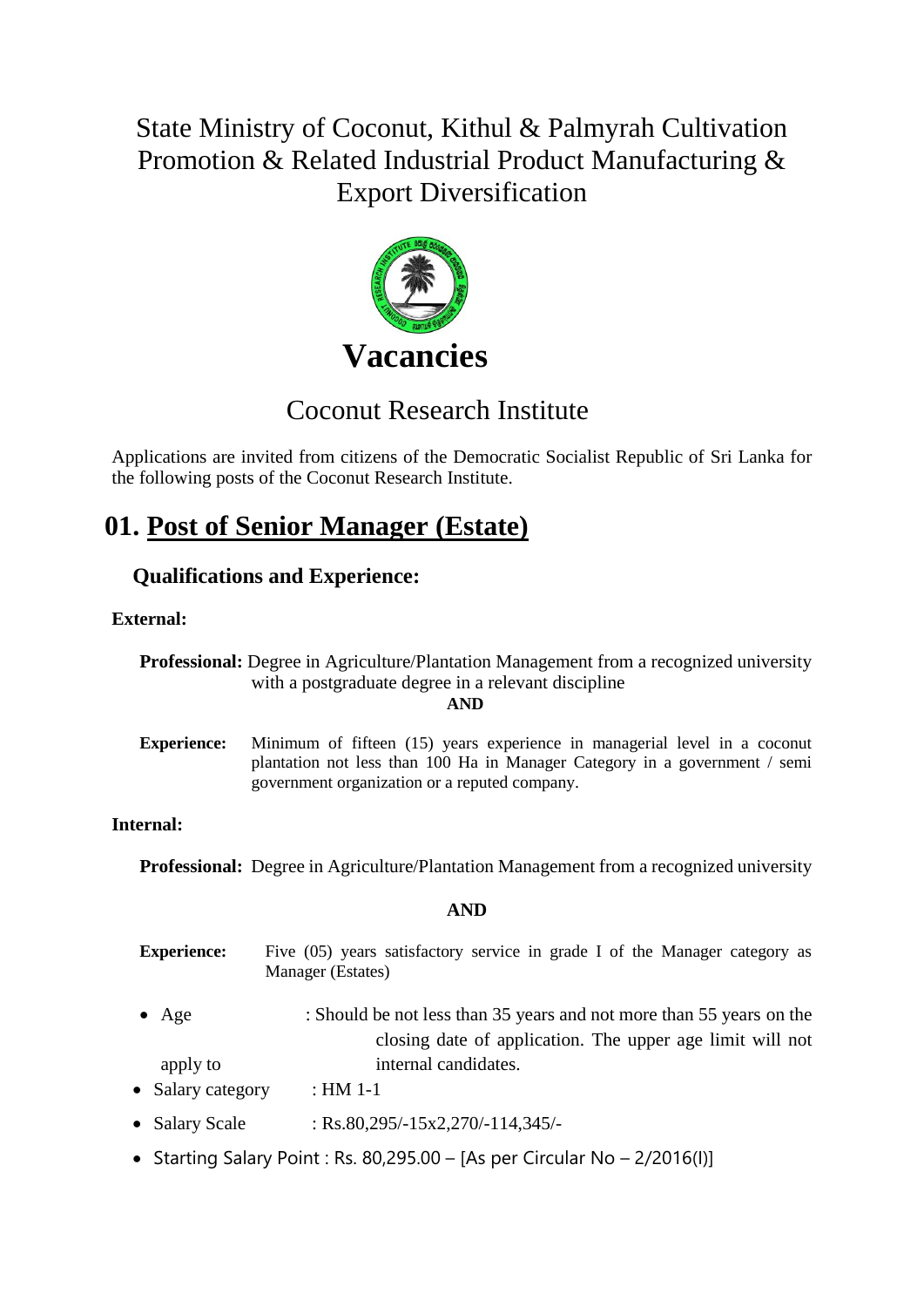- 1. Following monthly allowances are paid in addition to the basic salary.
	- I. Transport Allowance Rs. 50,000/-
	- II. Fuel Allowance
	- III. Cost of Living allowance Rs.7,800/-
	- IV. Professional Allowance
	- V. Communication Allowance
	- VI. Tea allowance

# **02. Network Administrator**

## **Qualifications & Experience:**

- **External:** A bachelor's degree in computer science from a recognized university with a minimum of three (3) years post qualifying experience in wide area network systems.
- **Note:** Experience in database management, web application development and sound knowledge of standard software packages will be an added qualification.
- Age : Should be not less than 22 years and not more than 45 years on the closing date of application. The upper age limit will not apply to internal candidates.
- Salary Category : MM 1-2
- Salary Scale : Rs. 54,550/-10x1,375/-15x1,910/-96,950
- Starting Salary Point: Rs. 54,550/- (As per Circular No  $-2/2016$ )

## **Other Benefits:**

- 1. Following monthly allowances are paid in addition to the basic salary.
	- i. Cost of living allowance Rs.7,800/-
	- ii. Professional allowance
	- iii. Communication allowance
	- iv. Tea allowance

## **03. Post of Personal Assistant to Director - Grade II**

## **Qualifications and Experience:**

**External:** A degree in Science / Communication from a recognized university with one year post qualifying experience in a Government Department / Corporation / Board or in a reputed Mercantile Establishment.

#### **OR**

G C E (A/L) with three passes and G C E (O/L) with six subjects in one sitting with five credits including Mathematics and English and one (01) year Diploma Course in National Certificate in Secretarial Practice or Diploma Certificate Course in Secretarial (not less than one year) from a recognized institute and minimum of 10 years experience in secretarial work in a Corporation / Board or in a reputed Mercantile Establishment.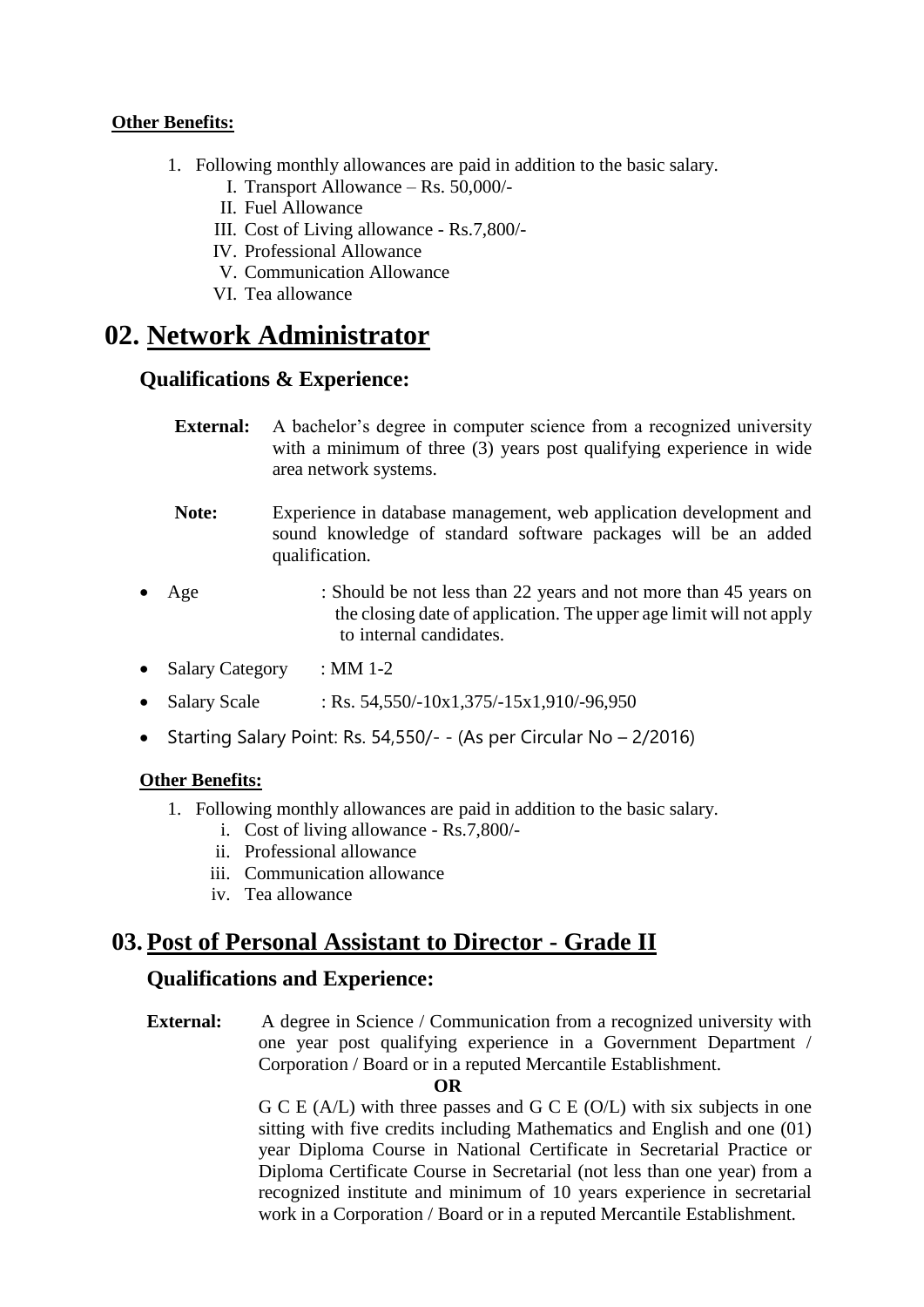#### **AND**

Minimum Word processing speed in computer for English and Sinhala to be 65 and 50 WPM respectively and skills in computer presentations.

#### **AND**

Sound communication skills in English / Sinhala language

- **Note:** Working knowledge in Tamil will be an added qualification. A Certificate Course not less than six months in a relevant area would also be an added qualification.
- **Internal:** Minimum of five (05) years satisfactory service as a Management Assistant Technological or Non-Technological Category in Grade I, in a relevant field.
- **Note:** Working knowledge in Tamil will be an added qualification. A Certificate Course not less than six months in a relevant area would be an added qualification.
- Age : Should be not less than 22 years and not more than 45 years on the closing date of application. The upper age limit will not apply to internal candidates. • Salary category : JM 1-2
- Salary Scale : Rs.43,355/-10x755/-18x1,135/-71,335/-
- Starting Salary Point : Rs. 43,355.00 (As per Circular No  $-2/2016$ )

#### **Other Benefits:**

.

- 1. Following monthly allowance are paid in addition to the basic salary.
	- i. Cost of Living allowance Rs.7,800/-
	- ii. Communication Allowance
	- iii. Tea allowance

## **04. Post of Technician (Audio/Visual) - Grade III**

#### **Qualifications and Experience:**

**External:** GCE (O/L) with passes in at least six (6) subject with four (4) credit passes including Mathematics and Language (Sinhala/Tamil), English in one sitting and GCE (A/L) with three passes in one sitting in relevant subject combination and a two-year Diploma in a relevant field not below the N.V.Q. Level 5 from a recognized institution.

#### **AND**

 One year post qualifying experience in handling audiovisual aid and AV productions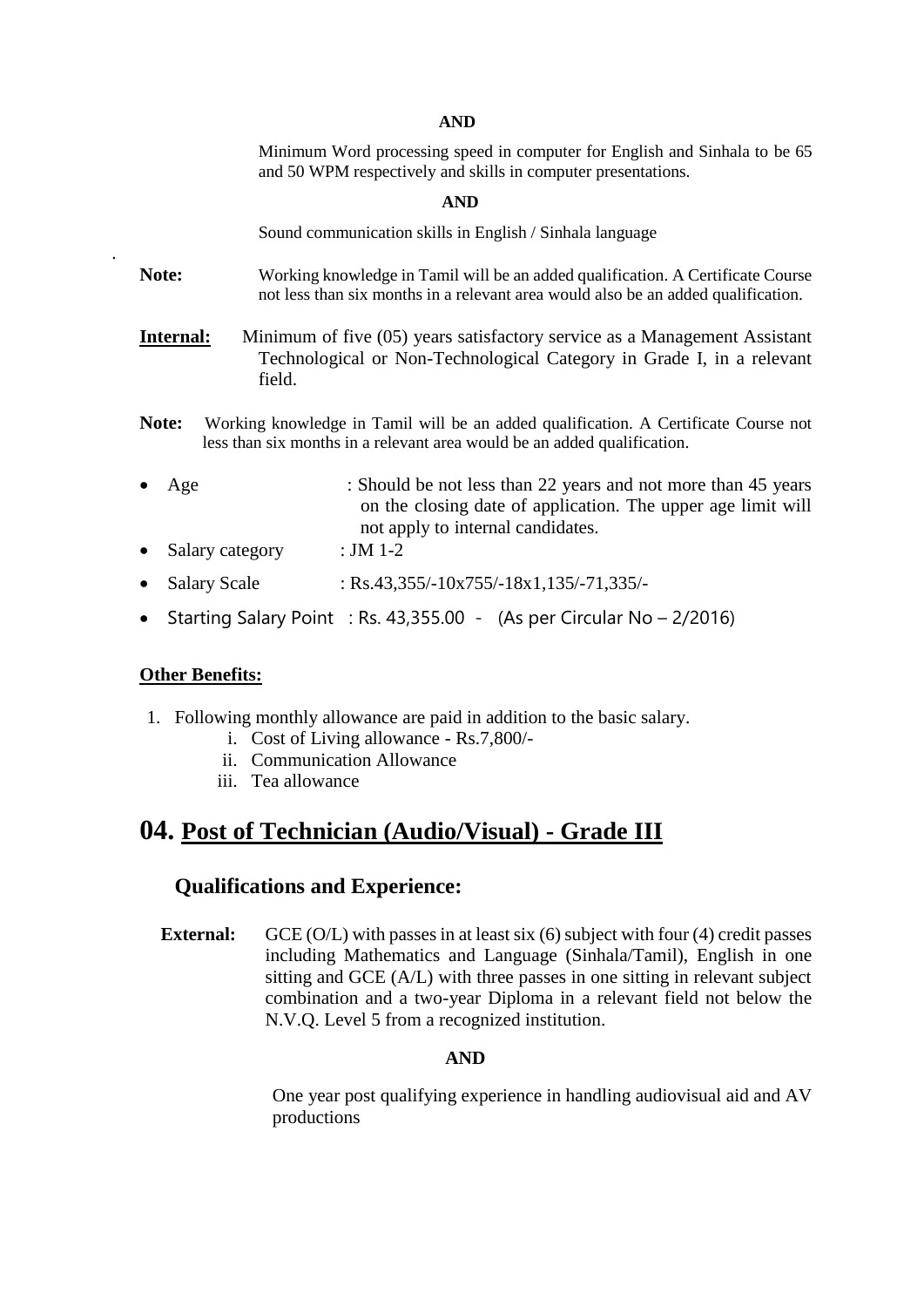- Age : Should be not less than 22 years and not more than 45 years on the closing date of application.
- Salary category : MA 2-2
- Salary Scale : Rs.  $30,310/-10x300/-7x350/-4x600/-20x710/-52,360/-$
- Starting Salary Point : Rs. 30,310.00 (As per Circular No  $-2/2016$ )

- 1. Following monthly allowances are paid in addition to the basic salary.
	- i. Cost of Living allowance Rs. 7,800/-
	- ii. Tea allowance

## **05. Post of Technician (Printing) – Grade III**

## **Qualifications and Experience:**

**External:** GCE (O/L) with at least six (6) subjects in one sitting with four (4) credit passes including Sinhala/ Tamil, English and Mathematics and GCE (A/L) in Science with three passes in one sitting in the relevant subject combination.

#### **AND**

One year Diploma in Offset Printing or in a relevant field from a recognized organization not below the NVQ level 05.

#### **AND**

One year post experience in printing work.

- Age : Should be not less than 22 years and not more than 45 years on the closing date of application.
- Salary Category : MA 2-2
- Salary Scale : Rs.  $30,310/-10x300/-7x350/-4x600/-20x710/-52,360/-$
- Starting Salary Point : Rs. 30,310.00 (As per Circular No 2/2016)

#### **Other Benefits:**

- 1. Following monthly allowance are paid in addition to the basic salary.
	- i. Cost of living allowance Rs.7,800/-
	- ii. Tea allowance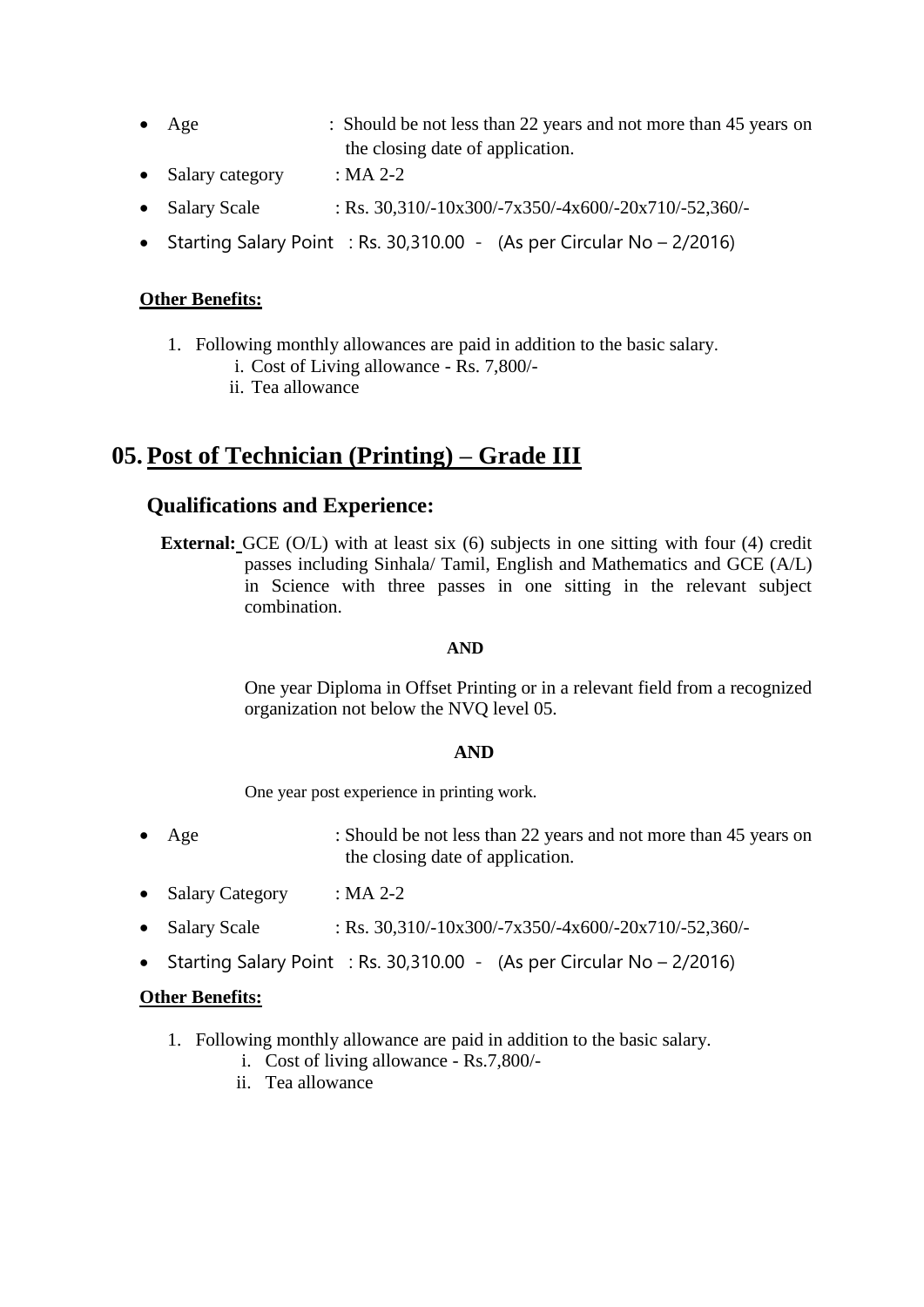## **06. Post of Library Assistant – Grade III**

### **Qualifications and Experience:**

**External:** GCE (O/L) with at least six (6) subjects in one sitting with four (4) credit passes including Sinhala/ Tamil, English and Mathematics and GCE (A/L) in Science with three passes in one sitting in the relevant subject combination.

#### **AND**

A pass in first exam of Librarianship of Library Association with one year post qualifying experience as a Library Assistant/Clerk in a recognized organization either in Government Department, Corporation/Board or reputed Mercantile Establishment.

**Note:** Working knowledge of MS Word and MS Excel will be a distinct advantage.

- Age : Should be not less than 22 years and not more than 45 years on the closing date of application.
- Salary Category : MA 2-2
- Salary Scale : Rs.  $30.310/-10x300/-7x350/-4x600/-20x710/-52.360/-$
- Starting Salary Point : Rs. 30,310.00 (As per Circular No 2/2016)

#### **Other Benefits:**

- 1. Following monthly allowance are paid in addition to the basic salary.
	- i. Cost of living allowance Rs.7,800/-
	- ii. Tea allowance

## **07.Post of Technical Officer - Grade III**

### **Qualifications:**

#### **External:**

GCE (O/L) with at least six (6) subjects in one sitting with four (4) credit passes including Sinhala/ Tamil, English and Mathematics

#### **And**

GCE (A/L) in Science with three passes in one sitting in the relevant subject combination and a two-year Diploma in a relevant field not below the N.V.Q. Level 5 from a recognized institution

#### **Internal:**

G.C.E O/L with at least six (6) subjects in one sitting with four credit passes including Sinhala/Tamil, English and Mathematics and a Diploma not below N.V.Q Level 5 with minimum of five (5) years of satisfactory service in PL categories**.**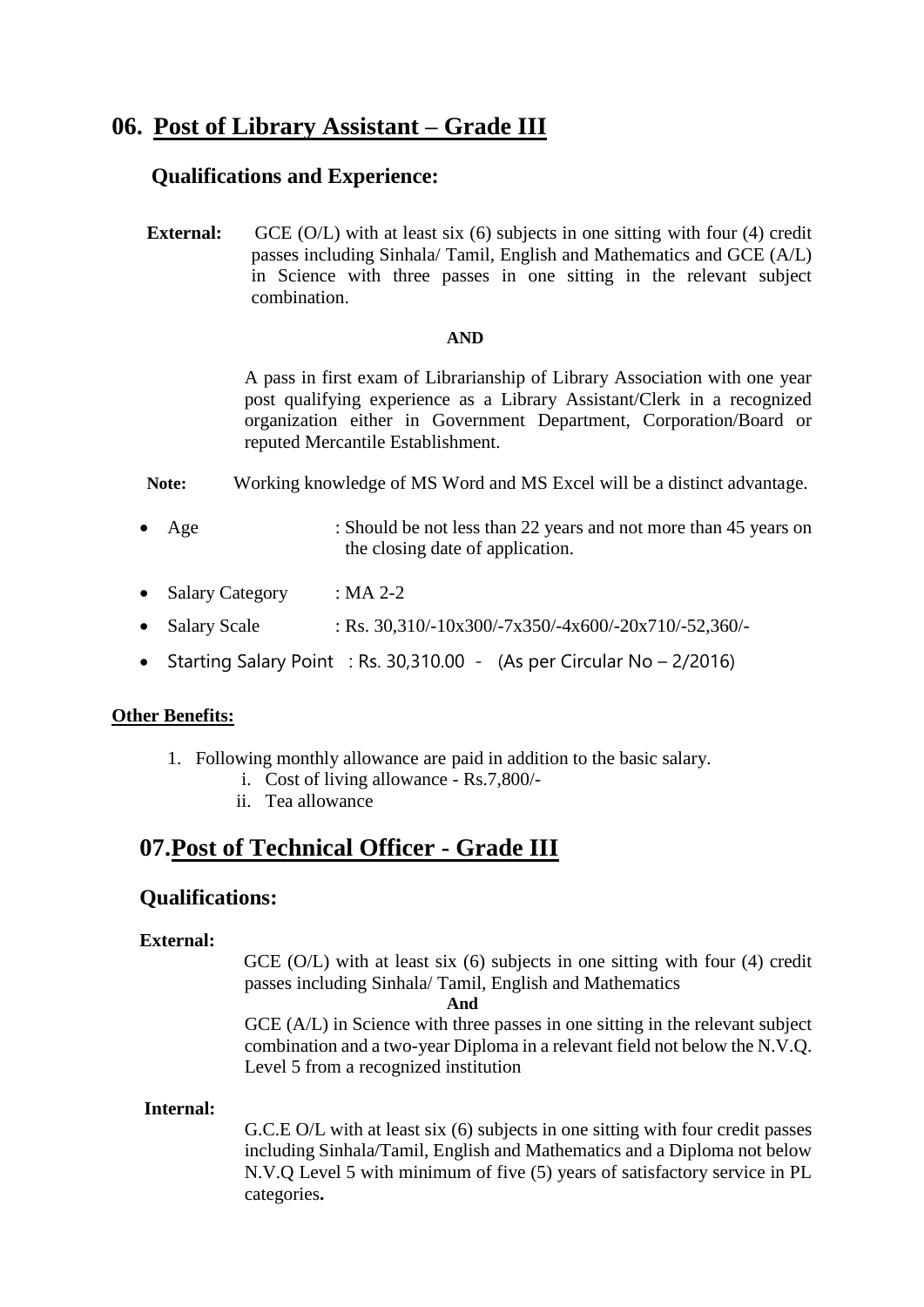- **Note:** Selected candidates are required to work in laboratories as well as in the field. Preference will be given to candidates possessing a valid driving license for motorcycle.
- Age : Should be not less than 22 years and not more than 45 years on the closing date of application. The upper age limit will not apply to internal candidates.
- Salary Category : MA 2-2
- Salary Scale : Rs.  $30,310/-10x300/-7x350/-4x600/-20x710/-52,360/-$
- Starting Salary Point : Rs. 30,310.00 (As per Circular No  $-2/2016$ )

- 1. Following monthly allowance are paid in addition to the basic salary.
	- i. Cost of living allowance Rs.7,800/-
	- ii. Tea allowance

## **08. Post of Management Assistant (Accounting) – Grade III**

## **Qualifications and Experience:**

**External:** GCE (O/L) with six subjects in one sitting with four credit passes including Sinhala/Tamil, English and Mathematics

**AND**

GCE (A/L) with three passes in one sitting with a credit pass for Accountancy

**AND**

Knowledge in computer applications (e.g. word processing, spreadsheet, presentations)

- **Note:** Working knowledge of accounting will be a distinct advantage
- **Internal:** Employees of the categories of primary level skilled, primary level semi skilled, primary level unskilled who posses the following qualifications are eligible to apply.

GCE (O/L) in six subjects in one sitting with four credits passes including Sinhala/ Tamil, English and Mathematics.

#### **AND**

Minimum of five years service in a permanent post under the above employed category.

**Note:** Working knowledge of MS word and MS Excel will be a distinct advantage.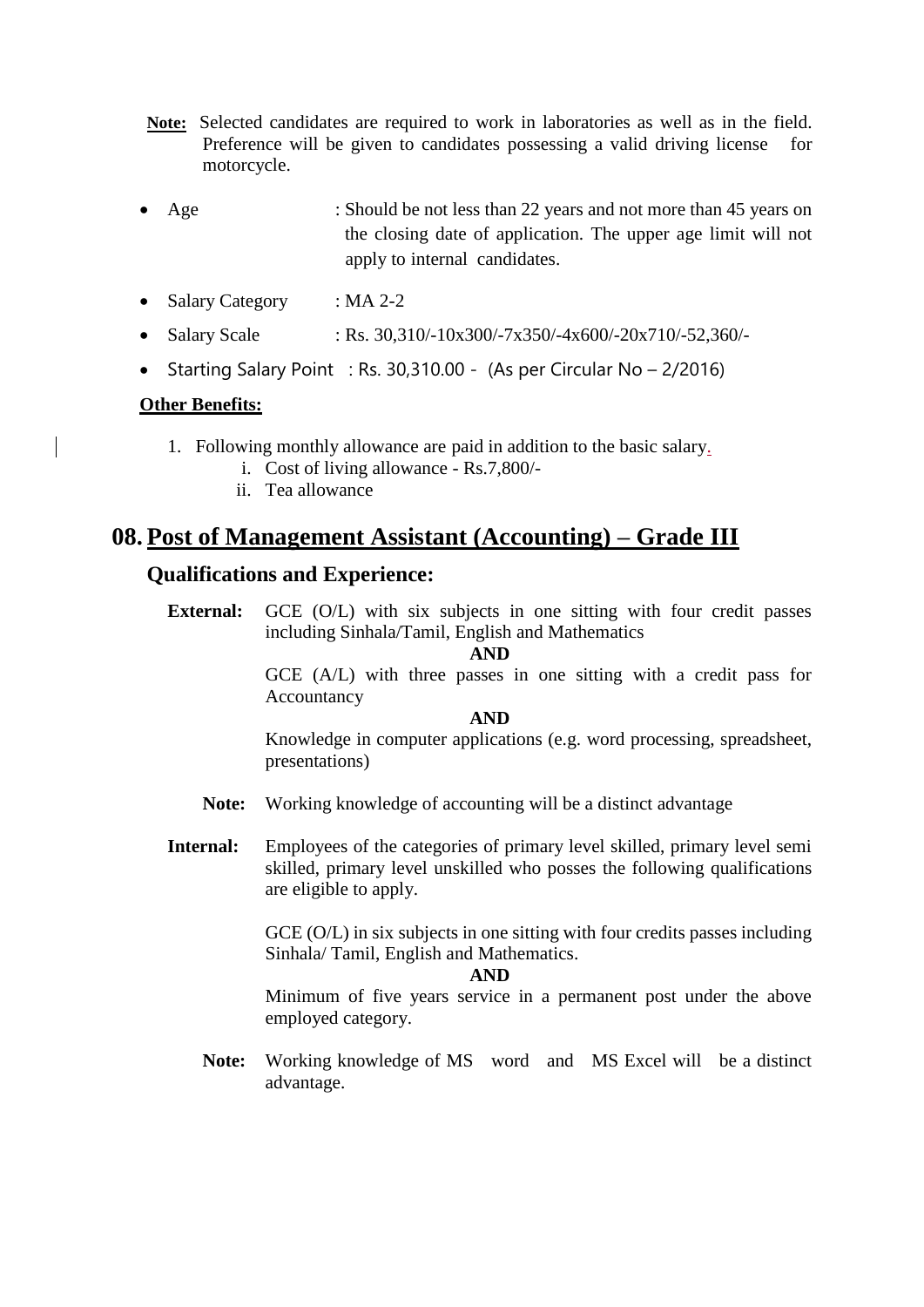- Age **:** Should be not less than 18 years and not more than 45 years on the closing date of application. The upper age limit will not apply to internal candidates.
- Salary Category **: MA 1-2**
- Salary Scale **: Rs. 27,910/-10x300/-7x350/-12x600/-12x710/-49,080/-**
- Starting Salary Point : Rs. 27,910.00/- (As per Circular No  $-2/2016$ )

- 1. Following monthly allowances are paid in addition to the basic salary.
	- i. Cost of Living allowance Rs. 7,800/-
	- ii. Tea allowance

## **09. Post of Management Assistant (Auditing) – Grade III**

### **Qualifications and Experience:**

**External:** GCE (O/L) six subjects in one sitting with four credit passes including Sinhala /Tamil, English and Mathematics. **AND**  GCE (A/L) in commerce stream with three passes in one sitting with credit pass in Accountancy **AND** Knowledge in computer applications (e.g. word processing, spreadsheet, presentations) **Note:** Working knowledge in Auditing will be a distinct advantage **Internal:** Employees of the categories of primary level skilled, primary level semi skilled, primary level unskilled who posses the following qualifications are eligible to apply. GCE (O/L) in six subjects in one sitting with four credits passes including Sinhala/ Tamil, English and Mathematics. **AND** Minimum of five years service in a permanent post under the above employed category. **Note:** Working knowledge of MS word and MS Excel will be a distinct advantage Age **:** Should be not less than 18 years and not more than 45 years on the closing date of application. The upper age limit will not apply to internal candidates. • Salary Category **:** MA 1-2 • Salary Scale **: Rs.** 27,910/-10x300/-7x350/-12x600/-12x710/-49,080/-• Starting Salary Point : Rs. 27,910.00 - (As per Circular No  $-2/2016$ )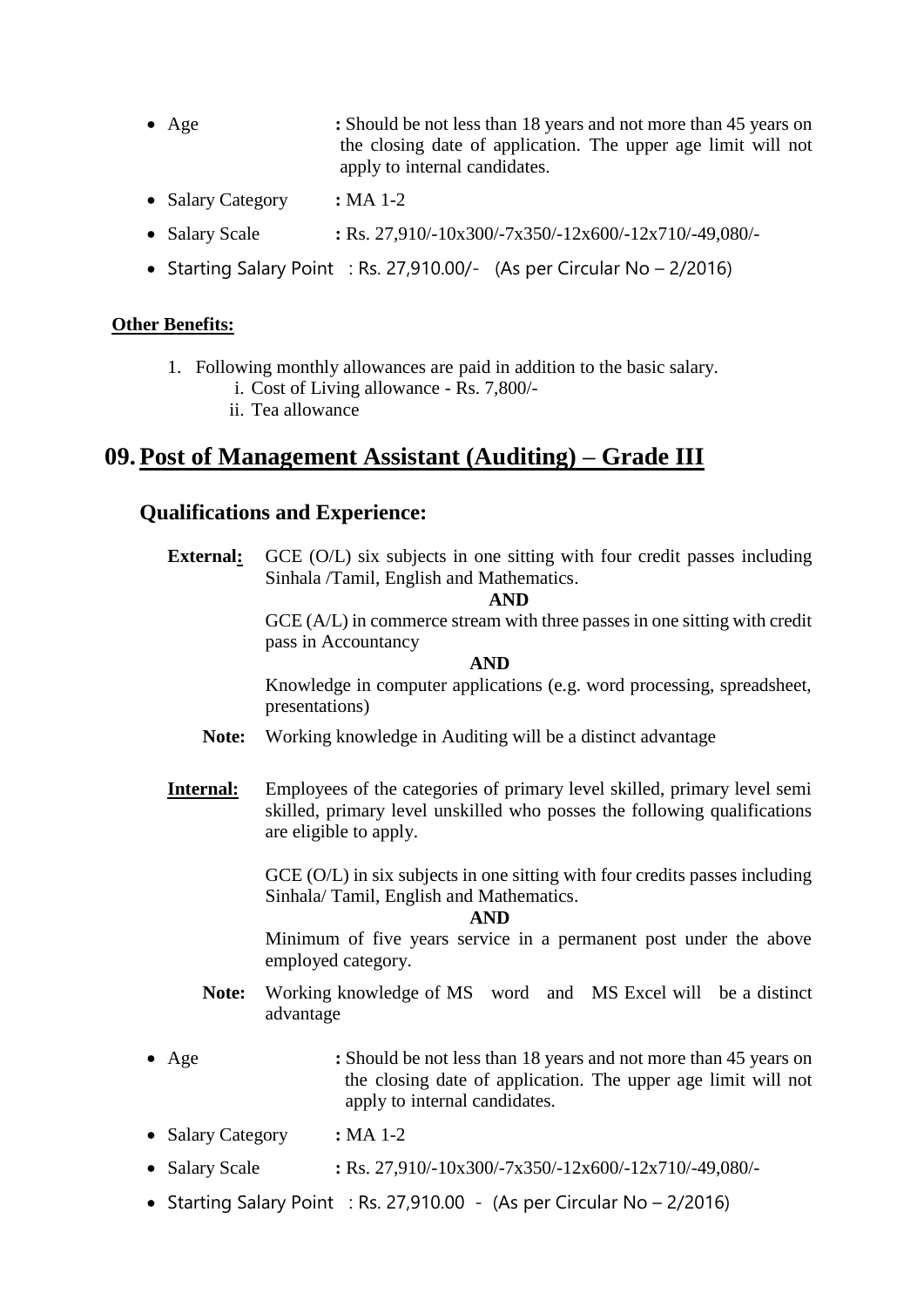- 1. Following monthly allowances are paid in addition to the basic salary.
	- i. Cost of Living allowance Rs. 7,800/-
	- ii. Tea allowance

## **10. Post of Management Assistant (Clerical) – Grade III**

### **Qualifications and Experience:**

**External:** GCE (O/L) with six subjects in one sitting with four credit passes including Sinhala/Tamil, English and Mathematics and GCE (A/L) with three passes in one sitting.

#### **AND**

Knowledge in computer applications (e.g. word processing, spreadsheet, presentations)

#### **AND**

Minimum speed in word processing in English using Computer and Typewriter should be 50 and 40 WPM respectively.

- **Note:** Knowledge in word processing in Sinhala and Tamil will be a distinct advantage
- **Internal:** Employees of the categories of primary level skilled, primary level semi skilled, primary level unskilled who posses the following qualifications are eligible to apply.

GCE (O/L) in six subjects in one sitting with four (4) credits passes including Sinhala/ Tamil, English and Mathematics.

#### **AND**

Minimum of five years service in a permanent post under the above employed category.

#### **AND**

Minimum speed in word processing in English using Computer/ Typewriter should be 50/40 WPM respectively.

**Note:** Knowledge in word processing in Tamil will be a distinct advantage.

- Age **:** Should be not less than 18 years and not more than 45 years on the closing date of application. The upper age limit will not apply to internal candidates.
- Salary Category **:** MA 1-2
- Salary Scale : Rs. 27,910/-10x300/-7x350/-12x600/-12x710/-49,080/-
- Starting Salary Point : Rs. 27,910.00 (As per Circular No 2/2016)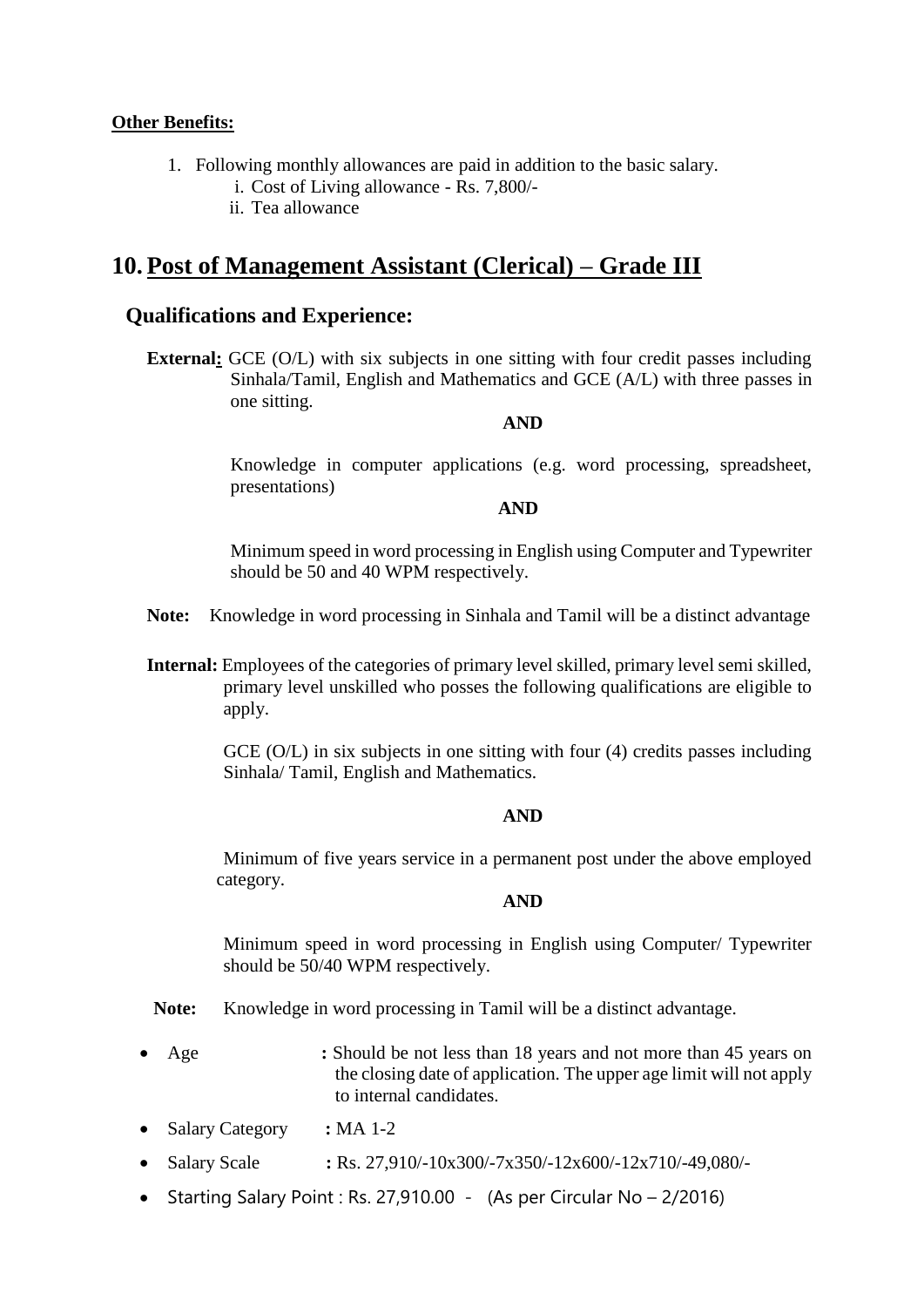- 1 Following monthly allowances are paid in addition to the basic salary.
	- i. Cost of Living allowance Rs.7,800/-
	- ii. Tea allowance

## **11. Post of Management Assistant (Shroff) – Grade III**

## **Qualifications and Experience:**

**External:** GCE (O/L) in 6 subjects in one sitting with four credit passes including in Sinhala / Tamil, English and Mathematics AND GCE (A/L) with three passes in one sitting and credit pass in Commerce

#### **AND**

Minimum of one year experience in the relevant field in a Government Department/Corporation/Board or reputed mercantile Establishment

**Internal:** Employees of the categories of primary level skilled, primary level semiskilled, primary level unskilled who posses the following qualifications are eligible to apply.

> GCE (O/L) in six subjects in one sitting with four credit passes including Sinhala/ Tamil, English and Mathematics.

#### **AND**

Minimum of five years service in a permanent post under the above employed category.

- Age **:** Should be not less than 18 years and not more than 45 years on the closing date of application. The upper age limit will not apply to internal candidates.
- Salary Category **:** MA 1-2
- Salary Scale : Rs. 27,910/-10x300/-7x350/-12x600/-12x710/-49,080/-
- Starting Salary Point : Rs. 27,910.00 (As per Circular No 2/2016)

### **Other Benefits:**

- 1 Following monthly allowances are paid in addition to the basic salary.
	- i. Cost of Living allowance Rs.7,800/-
	- ii. Tea allowance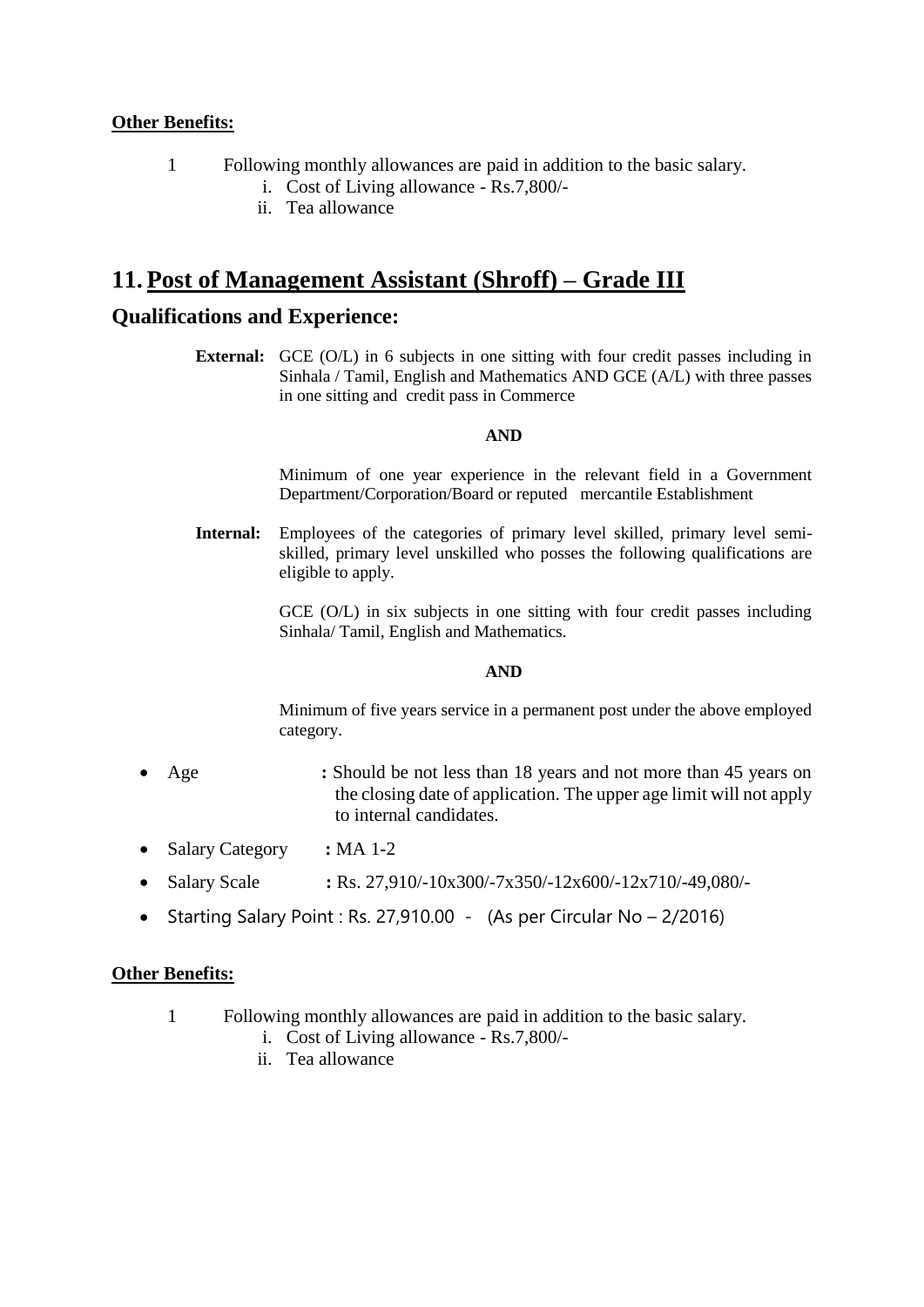# **12.Post of Lab & Field Assistant - Grade III**

## **Qualifications and Experience:**

- **External:** GCE (O/L) with six subjects in one sitting with four credit passes including Language (Sinhala/ Tamil), English and Science / Agriculture and GCE (A/L) in Science with three passes in one sitting
	- **Note:** Working experience in laboratory in a Government Departments, Corporations, Statutory Board or a reputed mercantile establishment will be a distinct advantage.
- **Internal:** Employees of the categories of primary level skilled, primary level semi skilled, primary level unskilled who posses the following qualifications are eligible to apply.

GCE (O/L) with six subjects in one sitting with four credit passes including Language (Sinhala/Tamil/), English and Science / Agriculture

#### **AND**

Minimum of five years service in a permanent post under the above employed category.

#### **Service Requirements: -**

- Selected candidates should engage in field work in Coconut lands in the remote areas.
- Preference will be given to person who have valid Motorcycle driving licence.
- Age **:** Should be not less than 18 years and not more than 45 years on the closing date of application. The upper age limit will not apply to internal candidates.
- Salary Category : MA 1-2
- Salary Scale : Rs. 27,910/-10x300/-7x350/-12x600/-12x710/-49,080/-
- Starting Salary Point : Rs. 27,910.00/ (As per Circular No 2/2016)

#### **Other Benefits:**

- 1. Following monthly allowances are paid in addition to the basic salary.
	- i. Cost of Living allowance Rs.7,800/-
	- ii. Tea allowance

#### **General:**

- 1. Applicant should be a citizen of Sri Lanka.
- 2. Applicant should have good physical & mental fitness.
- 3. Applicant should be willing to serve in any part of Sri Lanka.